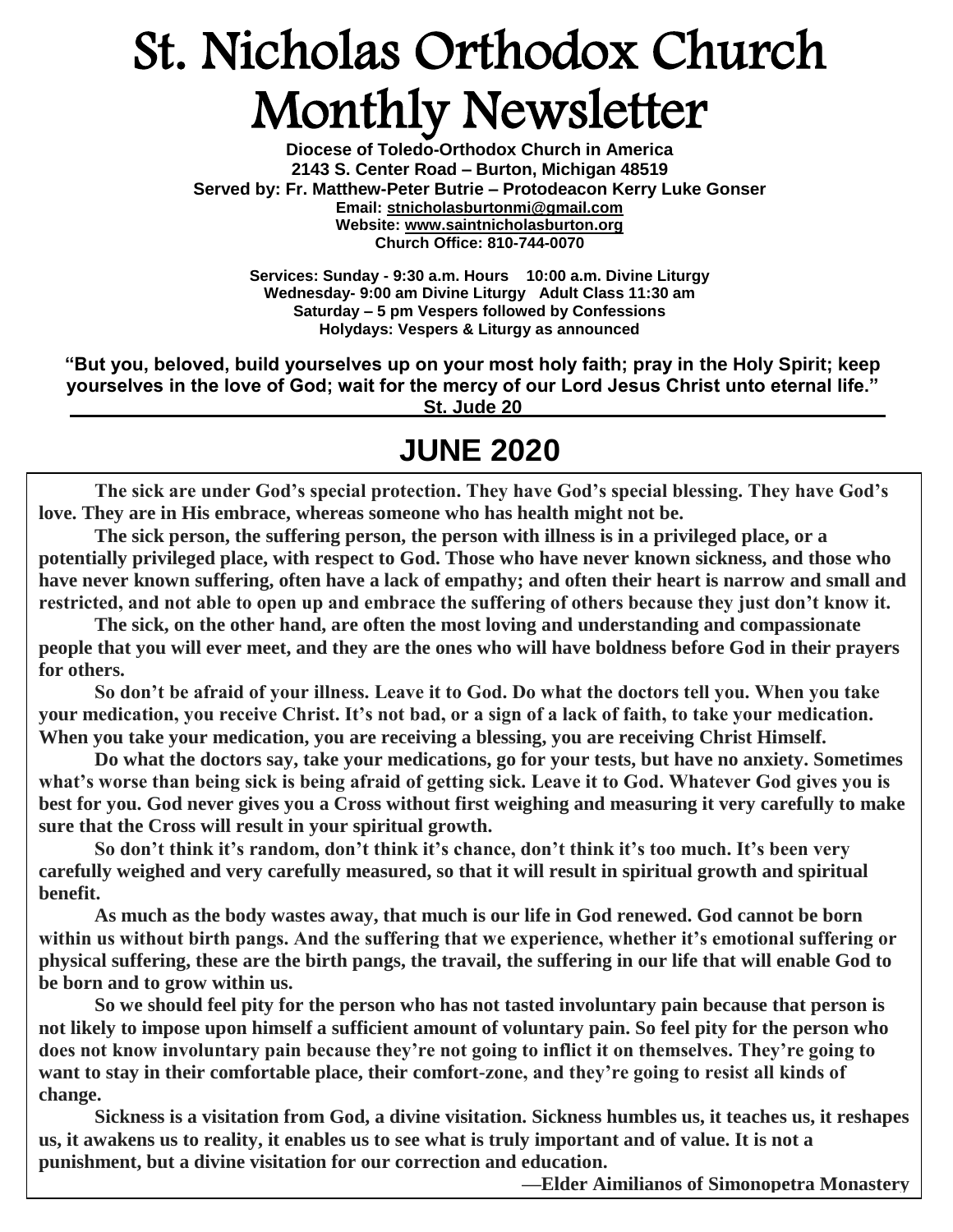#### **STAGE 4 RE-OPENING**

**Federal gating criteria look to beginning re-opening based on 14 days downward trend of new coronavirus infections. Genesee County is on such a trend. The governor's executive order states there is no penalty for houses of worship to operate as houses of worship nor is there a penalty for anyone to attend a house of worship for that purpose. Therefore Archbishop Alexander has blessed our parish to move to Stage 4 of re-opening.**

#### **WHAT IS A HOUSEHOLD?**

**A household is the people who live under the same roof. A household may be one person, it may be several people – all who live under the same roof. Members of the same household do not have to social distance from each other in church.**

#### **HOW MANY HOUSEHOLDS ARE PERMITTED IN STAGE 4?**

**We are permitted 50% of social distancing capacity in Stage 4. We can fit 16 households in church and 16 in the fellowship hall. 50% capacity is 8 households in church, 8 households in the hall.**

#### **WHAT DOOR DO WE ENTER FOR SERVICES?**

*Church entry* **will be through the front doors with the office door used for those who need step-less access.** *Hall entry* **will be used only by those joining the livestream of the Liturgy in the hall.**

#### **HOW WILL CHURCH AND FELLOWSHIP HALL ROTATION WORK?**

**A household that is in church for the first rotation will be in the fellowship hall for their next rotation. A household that is in the hall on their first rotation will be in the church for their next rotation.**

#### **WHAT ARE THE CRITERIA FOR A PERSON ATTENDING SERVICES?**

**- "… those with pre-existing and underlying conditions as defined by civil government are to refrain from coming to church. Clergy within this group must seek the blessing of their diocesan bishop to attend and serve, if they so desire." (Synod of Bishops)**

**- "Clergy and faithful 65 years of age and older without underlying medical conditions may attend services if they choose to. (I. General Guidelines, 4. a.)**

- **- if you are presenting with symptoms of COVID-19, you must remain at home. (Synod of Bishops)**
- **- faithful who do not feel safe leading services or attending them may stay home. (Synod of Bishops)**

#### **GENERAL GUIDELINES FOR HOUSEHOLDS**

**- the usher will give you hand sanitizer and ensure that you are properly wearing a face-covering (facecoverings are mandatory per the governor's executive order)**

- **- the usher will provide you with a donation envelope if you need; please drop it in the basket provided**
- **- the usher will lead you to a pew in church or chair in the hall**
- **- maintain social distancing both inside and outside of church and the hall**
- **- "contactless" veneration of icons, priest/bishop's hand, etc. - venerate with a bow**

**- the usher will release households by pew /chairs for Communion. Only after a household has returned to their pew / chairs will the next household be released. Holy Communion will be brought to those in the hall at every Liturgy.**

**- continue to refrain from kissing the chalice after holy Communion**

**- continue to refrain from touching the Communion cloth, rather take up the paper napkin provided and hold it under your chin and wipe your lips with it and then place it in the vessel provided. These will be burned after the Liturgy.**

**- you may bring your own pew book and take it home with you at the end of Liturgy**

**- no bulletin or announcements will be handed out. You may print your own and bring it and take it with you when you leave.**

**- Wait for the usher to lead you out of church / hall.**

**Given the circumstances, we may be inclined to greet one another more closely than social distancing guidelines permit. Let us keep social distancing for the sake of the person with whom we interact, for their safety and wellbeing. If you wish, chat in the parking lot at a safe social distance or get into your vehicles and chat with your windows down from six feet apart.**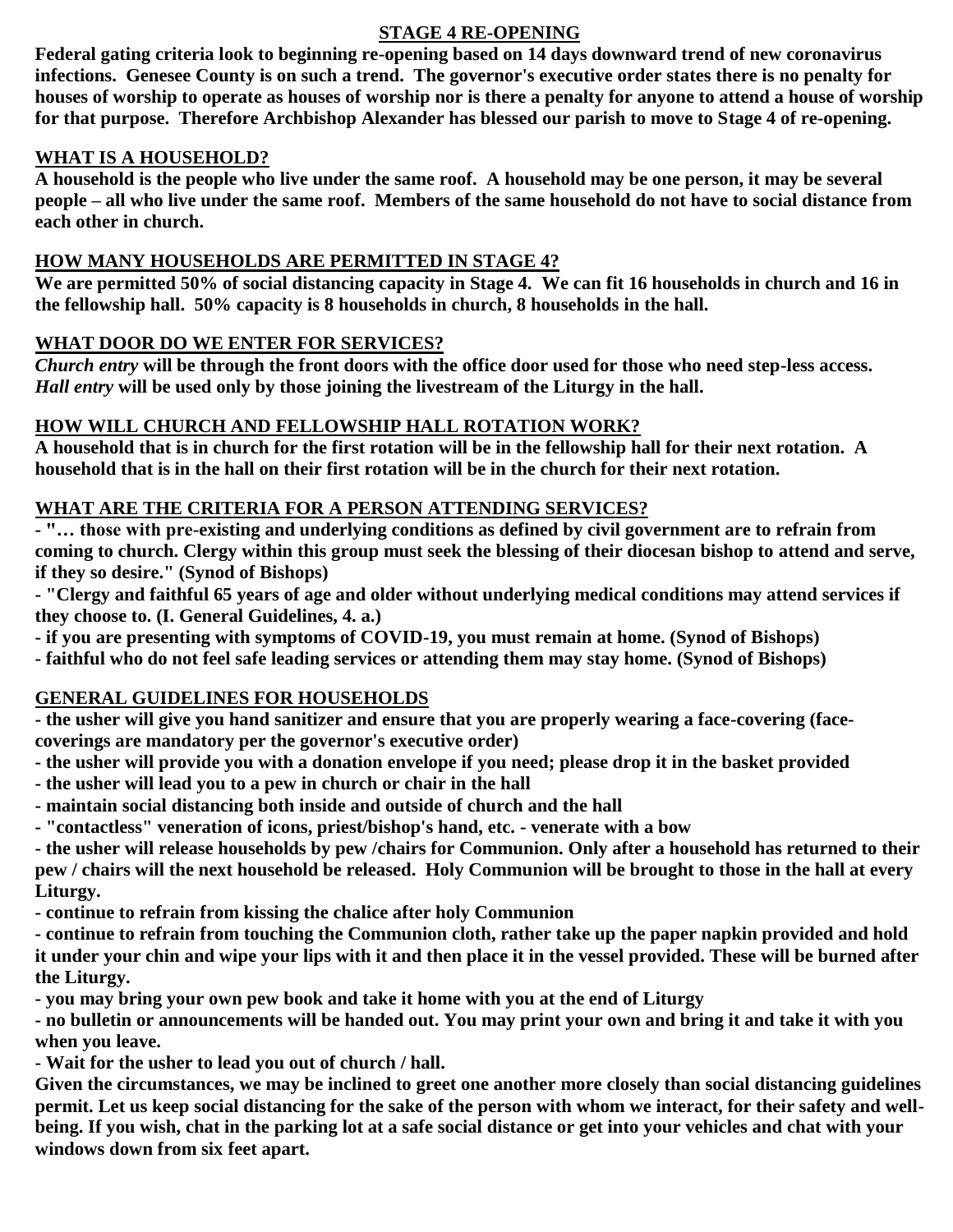#### **BATHROOMS**

**One person at a time in the bathrooms, unless they are in the same household. Bathrooms near the conference room are for those in church. Bathrooms in the classroom hallway are for those in the hall.**

#### **CANDLES**

**Ushers will hand out the beeswax tapers to those who wish to light them. Any other candles to be lit in church (the small 4 hour candles or 7 day candles) will be lit by an usher who will take down the candle intention. Those in the hall may provide their candle intention to the usher who will take down the intentions and ensure the candles are lit.**

#### **ROTATING SCHEDULE**

**Parish council members have been attending May 17 and May 24 to see what procedures are in place and for those who are ushers to see how these work. Father Matthew has been contacting households to see who is able, based on the criteria listed above, and who is willing to attend at this time to get a sense of how many to expect in the coming weeks. We will begin the rotating schedule on May 31 for attending Sunday Liturgy. The groupings are based on alphabetical order from households that wish to return presently. You will receive a phone call and e-mail from the parish office notifying you the Sunday Liturgy you are scheduled to attend.** 

#### **WHEN YOUR HOUSEHOLD WISHES TO BE ADDED TO THE ROTATION, PLEASE CALL OR E-MAIL THE PARISH OFFICE: 810-744-0070 or [stnicholasburtonmi@gmail.com](mailto:stnicholasburtonmi@gmail.com)**

#### **LITURGY ON WEDNESDAY AND VESPERS ON SATURDAY**

**Those who wish to attend Liturgy on Wednesday or Vespers on Saturday should contact the parish office whether by e-mail or telephone call. If the maximum number of households permitted is reached for Wednesday Liturgy and Saturday Vespers by the time you notify the office of your desire to attend, your household will be put on the top of the list for the following week.**

**PARISH COUNCIL will meet by teleconference on Tuesday, June 9 at 6:30 pm.**

**MACEDONIAN OPEN has been postponed but the committee is hoping to do an event in late summer or early fall.** 

**VISITATION TO THE SICK When permitted, Fr. Matthew will resume bringing Holy Communion to the shut-ins on Tuesdays. If you would like to be added to this list, please contact the office. Presently, those receiving weekly visits are: Helen Ashmun, Anna Branoff, Paul Ellis, Vasilka Karatza, Fred Oginsky, and Pete & Jo Sredich. Monthly Fr. Matthew visits Larry Bladecki (Bay City).**

#### **DAILY INTERCESSION FOR OUR SICK AND HOMEBOUND**

**The following are our brothers and sisters of St. Nicholas who are currently homebound, suffering from chronic illness, in recovery or in need of special prayers. Please remember them in your prayers and reach out to them with a card, a phone call or a visit! Please call the office to schedule a visit for Holy Communion**.

| Larry Bladecki           | <b>Gladys Edwards</b> | <b>Nick Karayanis</b> |                      |
|--------------------------|-----------------------|-----------------------|----------------------|
| <b>Deacon John Bocek</b> | <b>Paul Ellis</b>     | <b>Macy Lemmen</b>    | <b>Bill Tadrick</b>  |
| <b>Anna Branoff</b>      | <b>Bill Haw</b>       | <b>Fred Oginsky</b>   | <b>Wendy Tadrick</b> |
| <b>Linda Branoff</b>     | <b>Mary Karayanis</b> | <b>Ron Salhany</b>    |                      |

**To aid in your outreach, here is a listing of the addresses and phone numbers of our Homebound:**

| <b>Helen Ashmun</b>   | 4436 Beecher Rd.                                         | <b>Flint, MI 48532</b>       |
|-----------------------|----------------------------------------------------------|------------------------------|
| <b>Larry Bladecki</b> | 3254 E. Midland Rd                                       | <b>Bay City, MI 48706</b>    |
| <b>Anna Branoff</b>   | Grand Blanc Fields 12628 Pagels Dr Grand Blanc, MI 48439 |                              |
| <b>Gladys Edwards</b> | 2 Harbor Dr.                                             | <b>St. Clair, MO 63077</b>   |
| <b>Paul Ellis</b>     | 2360 Stonebridge Dr.                                     | <b>Flint, MI 48532</b>       |
| Vasilka Karatza       | <b>Regency 1330 Grand Pointe Ct</b>                      | <b>Grand Blanc, MI 48439</b> |
| <b>Jo Sredich</b>     | Magnolia House 4134 N. State Rd.                         | Davison, MI 48423            |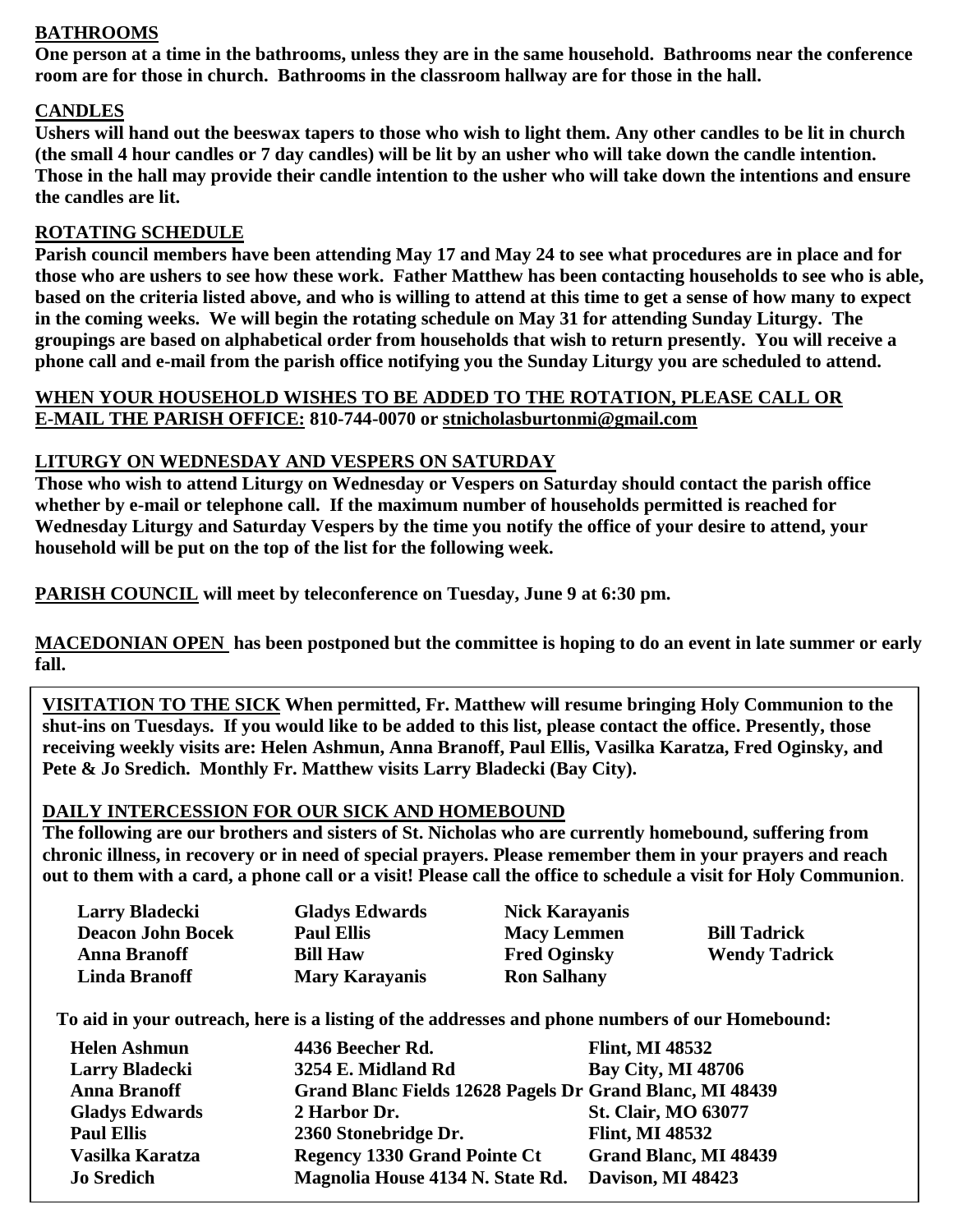## **CONGRATULATIONS GRADUATES!**



**Anastasia (Stasia) Butrie graduated from Grand Blanc High School with Honors. She will be attending Mott Community College in the Fall. Her parents are Fr. Matthew & Popadia Lisa Butrie.**

**Eli George graduated from Alma College with honors with a degree in Music Education. He is going to be the band director this fall at Glen Lake High School. His parents are David and Kris George and grandparents are Peter and Jo Sredich.**

**Kara George graduated from St Clair High School with honors. She will be attending Saginaw Valley State University in the fall. Her parents are David and Kris George and grandparents are Peter and Jo Sredich.**

**Charles Jernigan Jr. graduated from Flushing High School. He will be attending MIAT College of Technology in the fall. Parents are the late Charles Jernigan and Felicia Jernigan. Grandparents are Dennis and Sharon Jernigan.**

**Megan Krigner graduated from MSU with a Bachelor of Science degree in Packaging Engineering. Her parents are Tom & Nancy Krigner and grandparents are the late Lewis & Evanka Elieff.**

**Tia Ling Manning graduated with honors from Waterford Mott High School and was accepted at Oakland University for fall classes. Her parents are Stacy & Matt Manning and her proud grandparents are Kathy & Bob Edwards.**

**Joseph (Joe) Neely, son of Ralph and Debbie Neely, grandson of Dorothy Goodman and the late Joe Goodman, graduated from Central Michigan University. He majored in Criminal Justice with a minor in Substance Abuse. Joe will be attending the Police Academy.**

**Carli Nicoloff graduated from Oakland University with honors. Her parents are Steve & Shari Nicoloff and her grandmother is Lydia Nicoloff.**

**Austin Selmi graduated from Pinckney High School and will be attending Western MI University in the fall. He'll be majoring in Construction Management as well as playing on their hockey team. Austin's parents are Elva & Tim Selmi and his grandparents are Angelo & Helen Popoff.**

### **CHARITY MINISTRIES**

**NORTH END SOUP KITCHEN June 4th, 9 am – 12:30 pm.**

**HOPE IN A BOX is collecting laundry soap for the month of June. Place the items in the Blue Box in the hall. Catholic Charities Community Closet will distribute the items.**

**FOOD DRIVE Place non-perishable food items in the other blue box in the hall.**

**CANDLE INTENTION REQUESTS can be emailed to the office at** [stnicholasburtonmi@gmail.com](mailto:stnicholasburtonmi@gmail.com) **or called in.**



 **VACATION CHURCH SCHOOL August 11, 12 & 13 at St. Mary Magdalene. More information to come.**

 **17th Annual Elias D. Chinonis Golf Classic August 17th at Pine Knob. Contact John at Assumption for registration info. 810-922-2047.**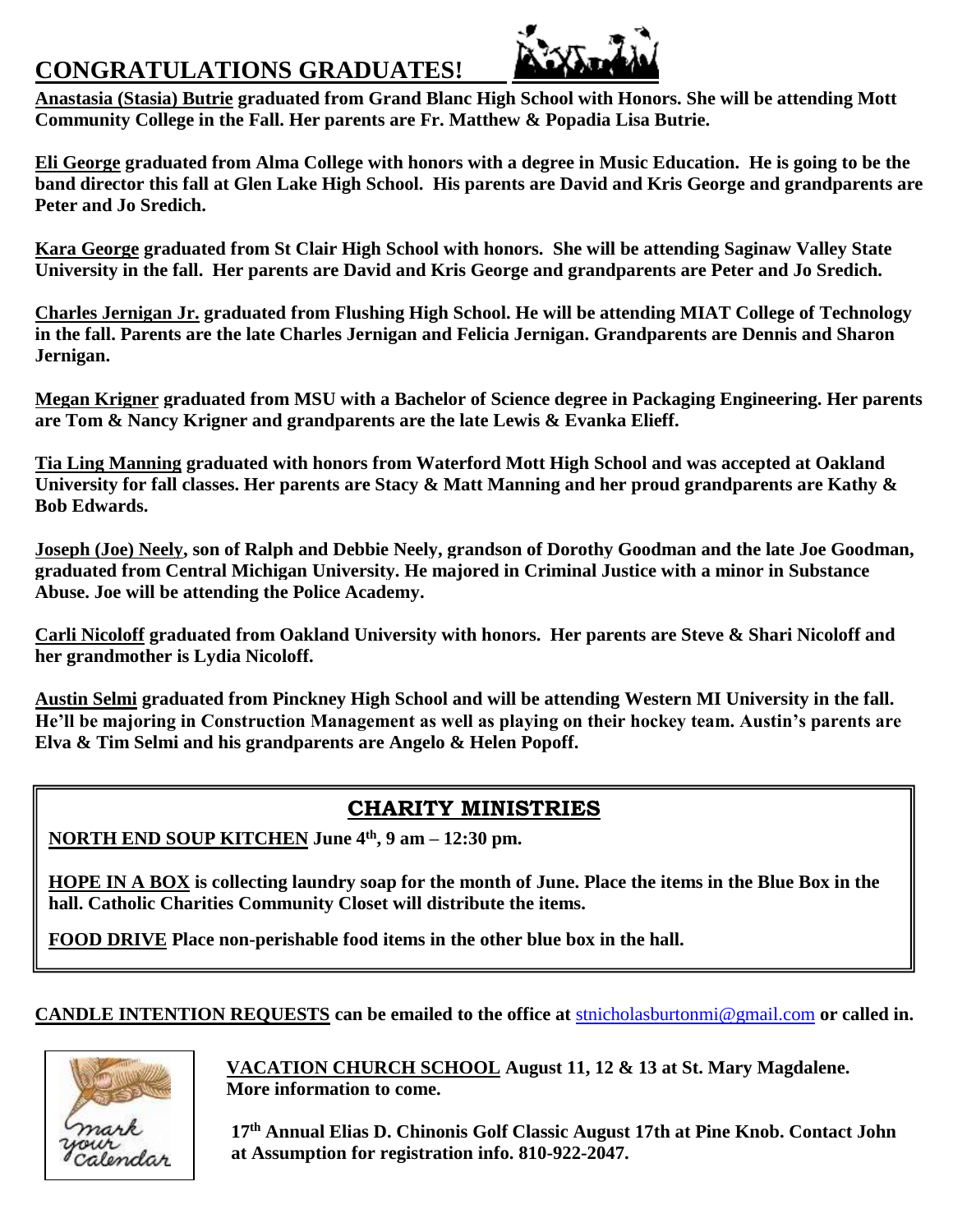### **JUNE BIRTHDAYS, ANNIVERSARIES, & NAMESDAYS**

- **2 Dakota Selmi Michael Serra**
- **4 John Todorovsky**
- **5 Dennis Jernigan**
- **6 Kate Stevens Michael Chevalier**
- **8 Adam George Elijah George**
- **11 Angelo Panoff**
- **14 Joshua Brucksch**
- **15 Jonathan Sfetkides**
- **18 Philip Bakousidis**
- **20 Eileen Branoff**
- **21 Dennis Goodman**
- **22 Izis Helal Luke Borkovich**
- **24 Joshua Vuckovich**
- **27 Ralph Neely**

#### **ANNIVERSARIES**

- **2 Angelo & Christine Panoff (1968)**
- **4 Joe & Susan Oginsky (1983)**
- **6 Alex & Menka Nedanis (1971)**
- **8 Paul & Luba Yosheff (1975)**
- **10 Protodeacon Kerry & Katherine Gonser (1990)**
- **12 Paul & Olesya Childs (2018)**
- **23 Gabriel & Suzanne Paul (2018) Jim & Sandra Grossi (1974)**

**BIRTHDAYS NAMESDAYS**

- **3 Paula Zelenko**
- **7 Dante Hatch (Pentecost)**
- **11 Calvin (Barnabas) Conrad**
- **14 Nancy Nevena Tasevski**
- **21 Julius Chevalier**
- **27 Jennifer Shann (St. Joanna)**
- **29 Brandon Paul Conover Colin Paul Panoff Paul Brayan Paul Ellis Paul Panoff Paul Yosheff Peter Biggs Peter Branoff Peter Economou Peter Sredich Petro Ahejew**

*If your name is missing or has the incorrect information in the birthday, anniversary or namesday list please call the office: (810) 744-0070*

**BLESSED REPOSE~MEMORY ETERNAL Nikolaos Bakousidis (1 yr. June 6) from Irene Batcos & family and the Bakousidis family.**

**BLESSED REPOSE~MEMORY ETERNAL Evangelia Bakousidis from Irene Batcos & family and the Bakousidis family.**

|  | Happy |                  |  |
|--|-------|------------------|--|
|  |       | ther's           |  |
|  |       | $\overline{Day}$ |  |